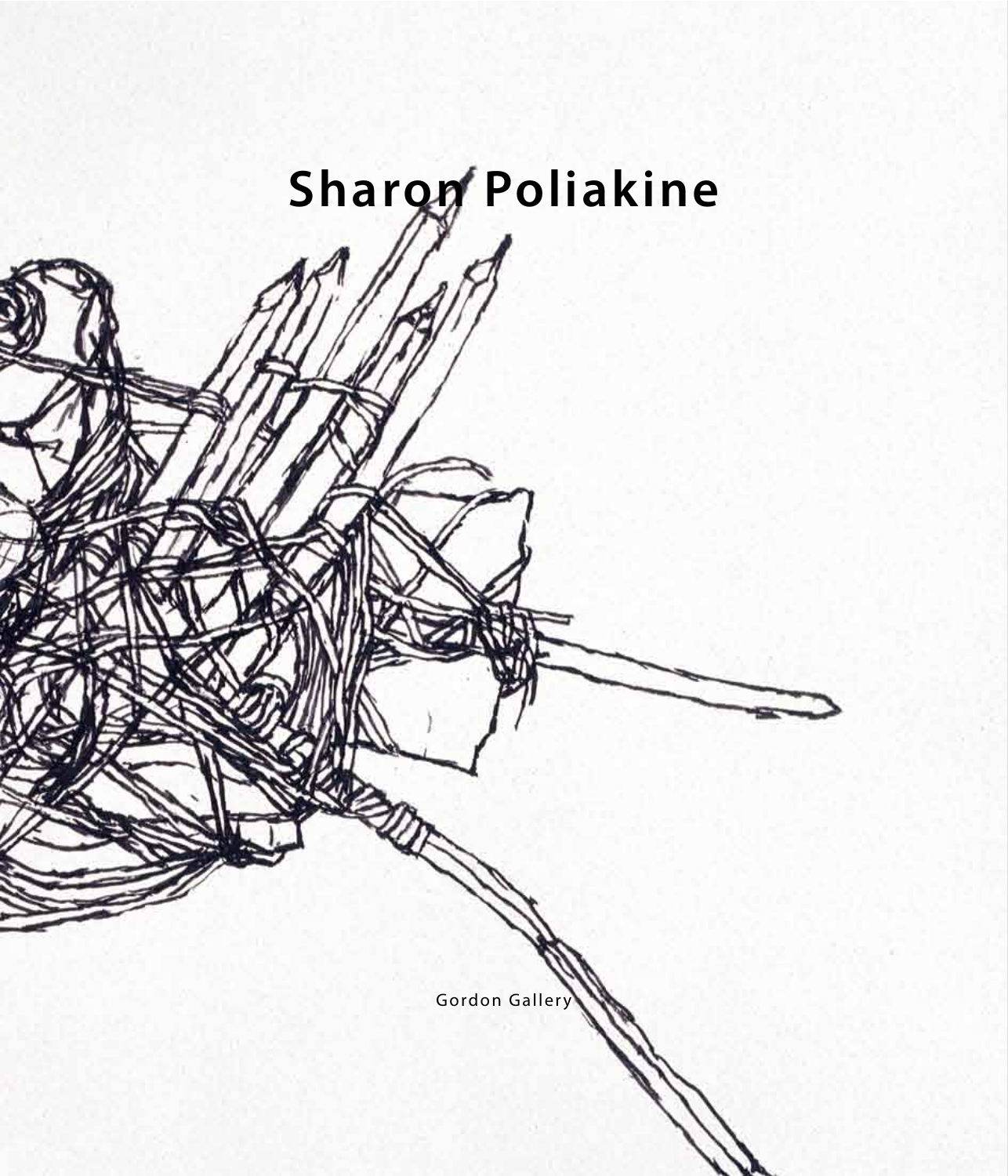#### Part I – Transformation

### Chapter 1

Sharon Poliakine and I first met four years ago. I met her with an eternally black contour around her nails, leftover traces of her work as a printmaker at the Jerusalem Print Workshop. She had worked there for fifteen years, day after day. In the last period of her work there, after moving from Jerusalem to central Israel, she only "traveled up" to Jerusalem, as she says, two or three times a week. In the Print Workshop she worked as a printmaker: etching, spreading, wiping plates, we ting papers, printing, raising, turning the aquatint -box handle, rolling the press, etc. Unvarying acts turned second nature, creating a precise, controlled body language. In the Workshop she instructed dozens of artists, stretching printmaking methods to f t their needs. In the meantime, she also created her own art. She sharpened the edges of her thought against the lines etched on plates – in black and white, engraved or embossed. She created prints . And so, although I first saw her large oil paintings, Sharon represented herself in the world as a printmaker and print artist. That is why in the first text I wrote about her paintings I took the printer's point of view,<sup>1</sup> despite the significant presence of fabric, oil and colors in her

For her fnal project at the Bezalel School of Art and Design (1989, p. 143), Sharon created large objects made of metal and wood, inspired by poems by Yona Wallach. Each object was accompanied by a print; six poems, six objects, six prints.<sup>2</sup> The works, highly praised, were ללא כותרת, 2008, דיו על נייר, 39.5 $t$ hrown away at the end of the show. ללא כותרת, 2008, דיו על נייר, 39.5 $t$ 

painterly work: reminders of previous layers, traces of etching and embossing, painting as an extension of the relationship between plate and paper.

#### <u>Chapter 2</u>



**Untitled**, 2008, ink on paper, 58.5x39.5 153 58.5

# Why Sharon Poliakine is Not a Print Artist

Osnat Zukerman Rechter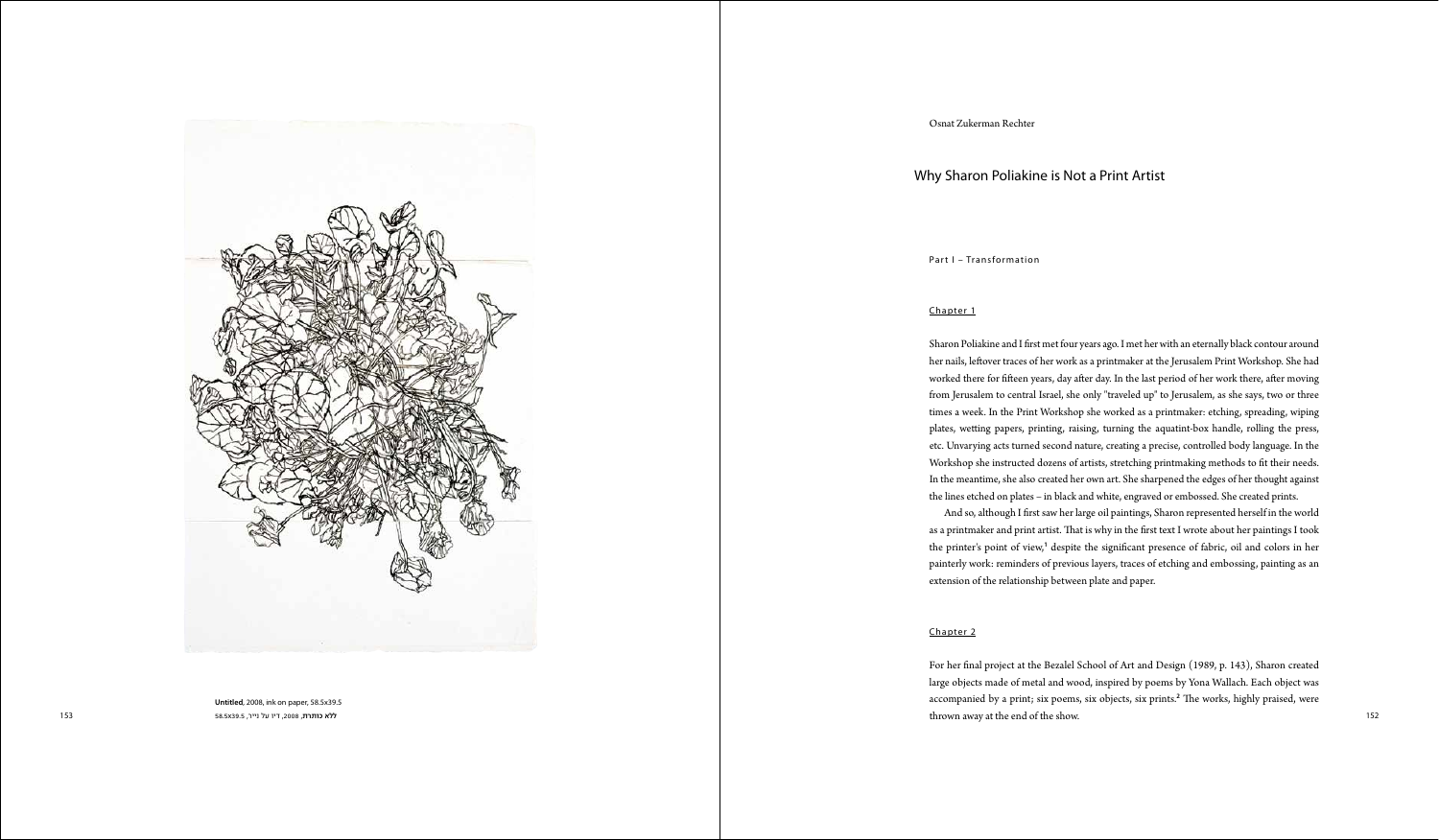Some tenyearslater, Sharoninvited anumberoffriendstoherJerusalemhome. Shewasliving in a small house with a courtyard at the time, in the Katamonim neighborhood. In the center of the room that served as her studio she built for the occasion three disjointed sculptures: one, a system of raised, rolled-back lead drainpipes, carrying water into <sup>a</sup> large lead basin; another sculptural element looked like a sort of elaborate cage; and the third looked like a spider made of drop -like wooden beads that she carved herself – a tached to each other by metal wire, sharp edge to round one, forming a large necklace that trickled like tears from the eyes of a raw -wood head affixed to the studio ceiling. The objects were dismantled after the event. A huge effort gone into objects that were never, nor were ever meant to be, exhibited in public. In second thought, that is perhaps not unlike preparing refreshments that are meant to be consumed, working on an event whose ending is a given, or an exhibition with a closing date .

Printing, painting and objects have always been at odds in Sharon ' s work; her realm of artistic endeavor has always been split between what is actually there, the desirable, and leftovers, respectively.

#### <u>Chapter 3</u>

One of the frst encounters between objects and paintings in Sharon ' s work took place at the Haifa Museum of Art, in the exhibition "Homage to Hanoch Levin" (2004, curated by Daniella Talmor). She presented a row of large oil paintings along the main exhibition hall on

T e exhibition "Backyard" (2003) at the Bineth Gallery was dedicated entirely to a collection of by -products of her painting: objects , **<sup>3</sup>** prints, and photographs of objects. In Sharon ' s mind, however, as the title of the exhibition implies, there was a clear -cut hierarchy: above all – painting; all the rest is the "backyard," residues deposited by the body of painting. Empty, crimped paint tubes, marked by pressing fngers, were strung together onto a black plastic line, creating a*Queen* ' s necklace (p. 105). Squashed cardboard boxesturned into stools. Seventy brushes or forty pencils were joined together and formed new work tools (p. 129). Brown secreted oil paint scraped off the canvas was piled along the edges of old china plates found in the street (pp. 124-125). Remnants of industrial wood varnish, congealing in the bo tom of the tin and capturing a paint brush in the process, were removed and positioned as an object in its own right, with the brush standing in its center, disheveled and surprised (p. 108). T e Queen of England was painted on a toilet seat, playing football. Dozens of objects, ostensible testimonies to acts of painting, gathered throughout her working years like anecdotes or smirks directed at her serious, important, hard work – painting .

the first floor. On a white pedestal in the center, some distance away from the wall, stood two as an abstract painter – pointed out the dramatic transformation that her work has gradually 150 as an abstract painter – poin "You surprised me with figurativity," Gideon Ofrat once told her in a chance meeting. Thus, in one short statement, Ofrat – who is well familiar with Sharon ' s work, both as a print artist and

grey plastic elephants, male and female, bought at the local "dollar store," defecating brown oil paint all around them. For an "authentic" rendering of the brown paint smearing, Sharon invited her two children to work with her .

Perhaps it was the challenge of Hanoch Levin ' s bitingly humorous texts that enabled this encounter between paintings and objects – between creation and secretion. For a moment, a signi fcant one I believe, hybrids were created there, "paintingobjects": a series of fags of di ferent , mainly Tird World countries, all very colorful and containing bird icons, were painted on plywood panels and vertically a tached to each other. A canvas whose breadth was covered with masking -tape (unlike Michal Na 'aman ' s works, which are covered both vertically and horizontally), on which names of characters from Levin's plays were written in pencil, was named *Leibele* and functioned as a marginal comment on the "serious" oil works.

Titles are always signi fcant in Sharon ' s works. O fen, the seriousness and harshness of the painting are alleviated by the work ' s title, which generates a humorous pause. A series of disintegrating self-portraits is called *Dwarfs* (pp. 60-63); she watches us from the five canvases as a dwarf, Snow White, and the witch – all at once. A series of paintings depicting fesh, partly torsos and partly torn pieces of meat, is titled *Margins* (pp. 92-93) – drawing our attention to the stripes painted along the canvas margins. A large oil painting of a  $16^{\text{th}}$ -century print workshop, at whose center stands a male printmaker, is titled *Rain and Wind,* or affectionately, "female printmaker" (p. 65). T e painting is covered with black diagonal rain lines that come to a stop in the halo -like circle surrounding the head of the "female printmaker." Another work, a hectic, busy painting depicting only the lower body of the "female printmaker," is titled *An Image I Have Gained Honestly* (p. 64) – disclosing to the viewers an underground system of gain and loss, both tangible and metaphorical, associated with the printing-paintingfemaleness trinity.

Her paintings almost always have titles. Print series only occasionally. O fen the name comesto her mind before making thework itself. Her objects, on the other hand, have no titles at all. They just exist, like homeless people, like the leftovers of paintings. To a certain extent, the works' titles have the same function as the objects – unse tling, mixing together things of di ferent orders, pricking the bloated belly of painting .

# Chapter 4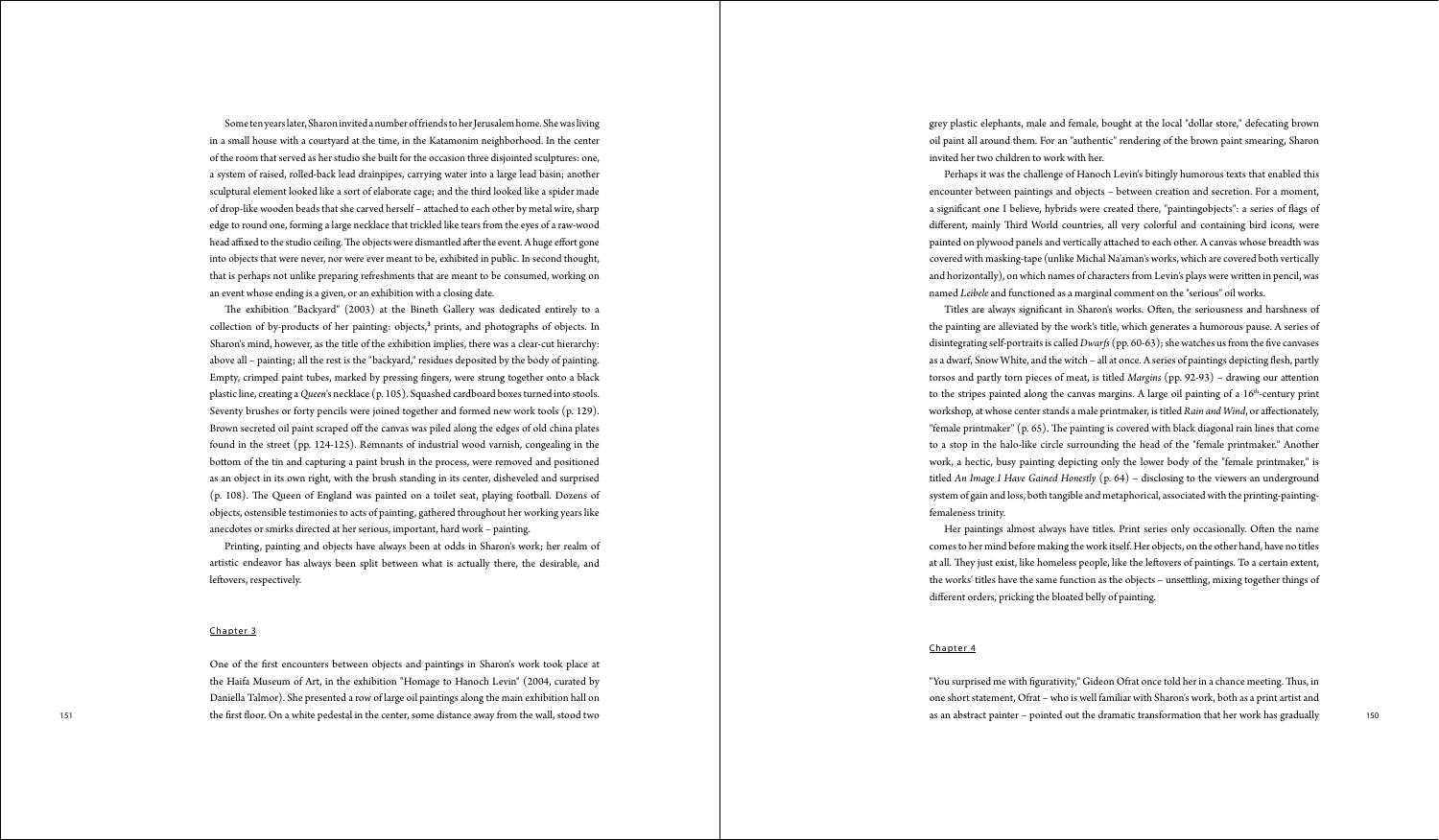undergone in the past three years. I believe that the starting point was a work commissioned by the Museum on the Seam, Jerusalem (2005). She painted a series of portraits based on photographs taken of people a few seconds a fer witnessing a terrorist a tack, their faces expressing shock at what they had seen. For this work, Sharon developed a technique that involved a certain degree of printing: the photographs were photocopied and then the facial features were flled in with a graphite pencil. T e graphite was then transferred to a wooden plate by placing the paper on it face down, after the plate had been treated with great quantities of mixed oil paint, smeared by hand and lashing in all directions. A terrorist a tack site .

Just before the Second Lebanon War broke out, wars started finding their way into Sharon's paintings. Wars and cyclamens. The wars were doubly sublimated: the images were taken from paintings by Old Masters – that is, these images of war were already part of a historical and art -historical context. T e reproductions of ba tle paintings were drawn from those paintings in Sharon ' s own hand, in ink on paper. Her drawingswere then photocopied on transparencies and projected in her studio onto canvases, thus "reinstated" as oils on canvas. The cyclamens went through the same evolutionary cycle, although they were initially drawn from actual pots of withering cyclamens – *nature morte*. Two di ferent practices of drawing – drawing from reproductions and still -life drawing – channeled towards painting, sustaining its fragile fgurativity.

#### Chapter 5

For the past fve or six years Sharon's paintings refer to a weighty painting tradition of Old Masters: Velásquez, Rembrandt, Piero della Francesca, Uccello, Delacroix, Van Gogh. She, who had studied in the graphics department of Bezalel rather than the art department, wishes to express herself in their medium. First, it was paintings of *Venus* (pp. 82, 88) or a *Nocturnal*  Portrait (p. 83), and then a series of battle scenes.

In this chapter, the last for the moment in the evolving connections between paintings, prints and objects in Sharon ' s work, these two channels of drawing are brought together in her treatment of a single theme: reproduced drawings of vanitas paintings, skulls, books, plants and other objects all directly associated with still-life drawings. These are no longer dying cyclamens, but rather "altered objects" in all their glory. "Assisted readymades," nature+object hybrids: paint brushes and crushed paint tubes + a plant branch, tightly wrapped together in white twine (pp. 132-137), depicted on canvas (pp. 19-21). Something like Duchamp ' s 1919 *Unhappy Readymade*, which was "returned home" to painting . **4**

The dams have broken. There is now constant leakage between prints and paintings and objects and titles. T e heaped objects are now titled – *Nicole* (p. 126), *In the Evening I Knit*  $(p. 103)$  – drawn in ink and laid upon the canvas. Vanitas images of skulls are etched in oil on top of books, as if biting into them (p. 34). Then the etched grooves are filled with paint squeezed out of throwaway sandwich plastic bags, which fnally accumulate into an independent object. 149 149 The figurative image is almost detachable (ephemeral), hanging by a thread, on the verge of leading artists who work in the medium of painting and yet feel "unworthy" of it; women 148

One may think of Poliakine's action in her disconcerting war paintings as one of double meaning: acting both as a rear -guard and as a gatherer. In the la ter capacity, other ba tles become visible through her painting… Tat is the frst image of the painter: one who gathers into her painting bits of war without discarding anything, acting on behalf of both history and painting. But as mentioned above, she also comes to these ba tles as a rear -guard, se ting herself up as onewho stealsinto a formalscene instituted as a masterpiece . **8**

becoming an object again. Black-teethed humor trickles from object to print, from print to canvas, from canvas to title, and so on and so forth. An endless whirlwind blending together gravity, levity, and subtle irony. You, me, and the next war. **5**

## Part II – The Hubris of Painting

- Your edict, King, was strong ,
- But all your strength is weakness itself against
- The immortal unrecorded laws of God.
- They are not merely now: they were, and shall be,
- Operative for ever, beyond man utterly.
- (Sophocles, Antigone, 453-457 ) **6**

A few years ago a meeting took place at the Herzliya Museum of Contemporary Art between young Israeli and German painters **7** . One of the German artists said then that he envied the "light brushstroke" of Israeli painters, since every time he li fed the brush he felt asif the entire weighty, paralyzing history of painting reared its head.

In her text " Tese are Sharon Poliakine ' s Wars," Yaara Shehori wrote:

Sharon seems to be part of a whole local tradition of rear -guard women artists: important,